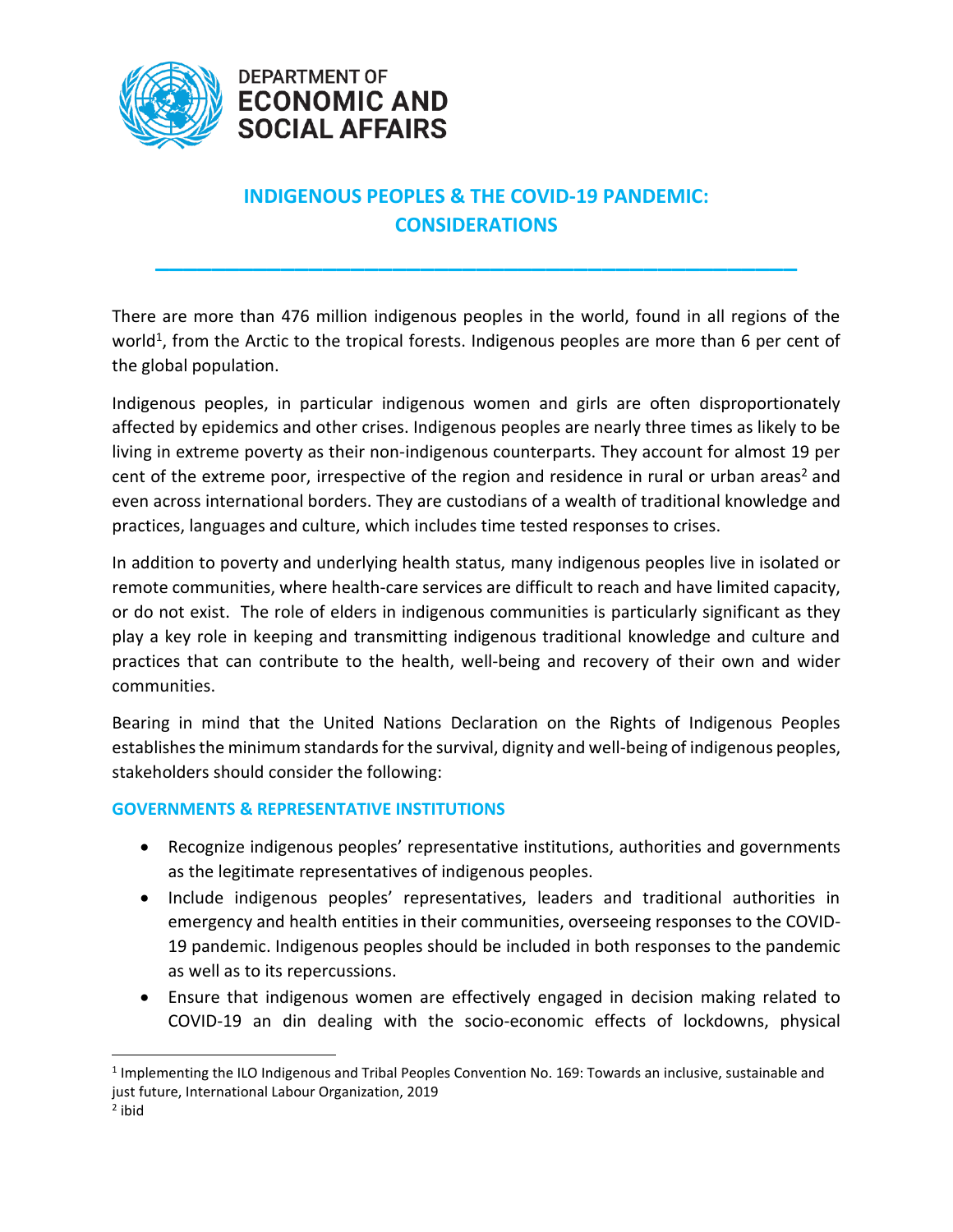

## **DEPARTMENT OF ECONOMIC AND SOCIAL AFFAIRS**

distancing and other mitigation efforts, recognizing that indigenous women and girls will be disproportionately affected by these efforts.

- Respect the right of indigenous peoples to self-determination, including the right to be or remain in voluntary isolation.
- Adhere to and support indigenous peoples that have imposed lockdowns or limitations to stop the spread of the COVID-19 virus in their communities.
- Respect the right of indigenous peoples' free, prior and informed consent in the prevention, development, implementation and monitoring of measures to address COVID-19.
- Prepare public service announcements messages, such as on hygiene, physical distance, quarantine and prevention, in cooperation with indigenous peoples, in indigenous languages.
- Make specific efforts to improve information technology, and other infrastructure, to ensure that all people, including indigenous peoples have access to information.
- Include culturally appropriate responses and traditional indigenous health-care practitioners, training them in all the relevant measures and use of equipment.
- Improve the access and management of clean water and sanitation, particularly for indigenous peoples living in remote communities, to avoid further spread of the virus. This should include relevant indigenous practices such as watershed management.
- Ensure availability of disaggregated data of indigenous peoples, including on rates of infection, mortality, economic impacts, care burden, and incidence of violence, including gender-based violence.
- Engage in effective cooperation with neighboring states where indigenous peoples live in cross-border areas, ensuring that good practices are exercised by all actors in close cooperation with the affected indigenous peoples.
- Consider establishing post COVID-19 reconstruction funds and public resources specifically aimed at indigenous peoples' needs to support and reestablish their traditional livelihoods, economies and sustain their communities.
- Ensure access to education for indigenous children and youth by providing necessary tools for remote learning, in close cooperation with teachers and authorities of indigenous peoples. Support indigenous peoples' own education initiatives.

### **UNITED NATIONS ENTITIES, PRIVATE SECTOR & NGOs**

• Refrain from entering indigenous peoples' communities and only enter with the authorization of indigenous peoples' representative institutions, following clearly established protocols to reduce transmission risks. Entities that are engaged in